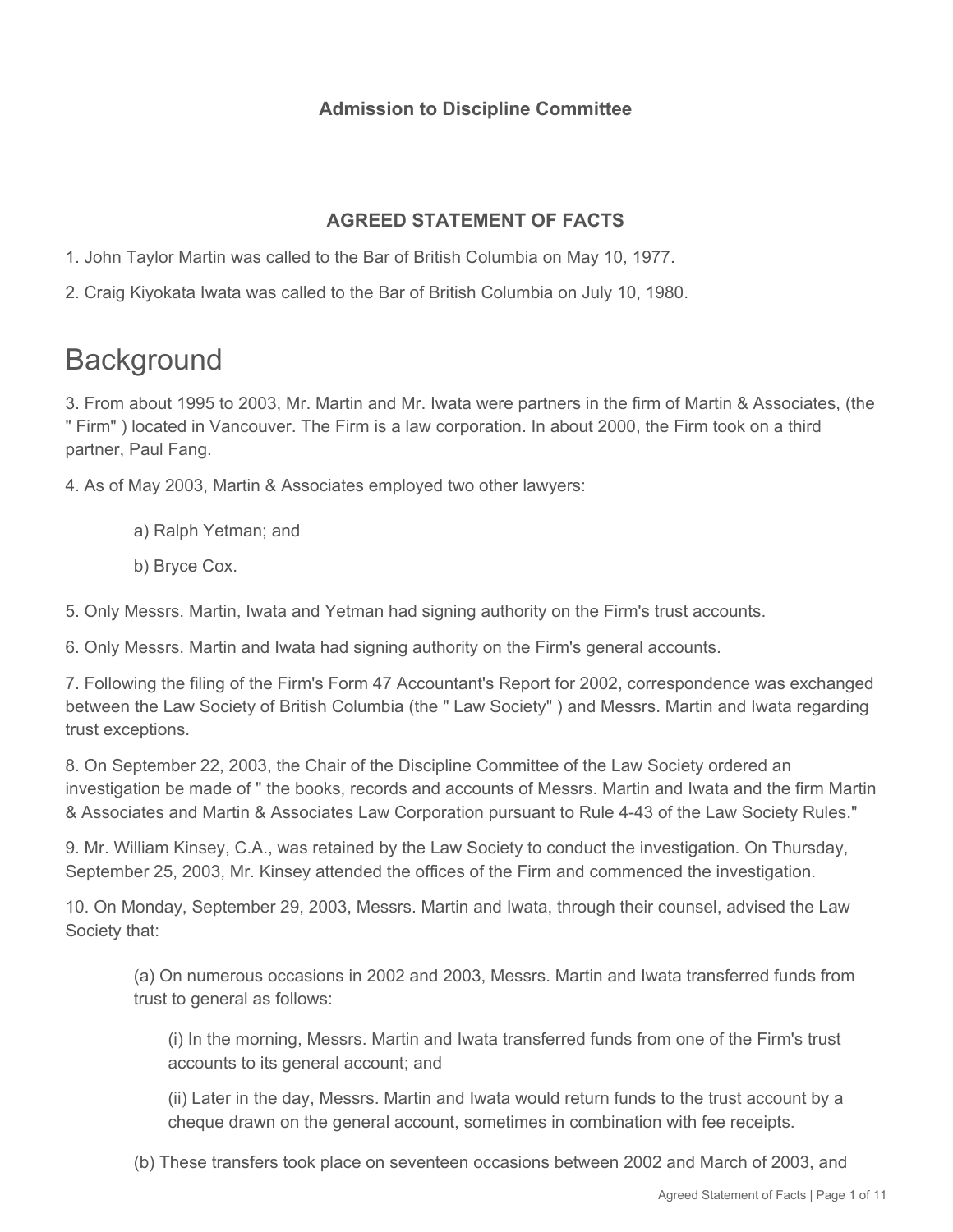then daily from some point in March 2003 to May 9, 2003 and then ceased. The reason for the transfers was to reduce the Firm's exposure on its line of credit with its bank so that the bank would not call its line of credit.

11. On October 2, 2003, the Chair of the Discipline Committee of the Law Society directed the issuance of a citation to Messrs. Martin and Iwata. The Discipline Committee referred the matter to three Benchers pursuant to s. 39 of the *Legal Profession Act* and Rule 4-17 of the Law Society Rules.

12. On October 15, 2003, Mr. Martin resigned his membership in the Law Society.

13. On October 15, 2003, Mr. Iwata provided an undertaking to refrain from engaging in the practice of law pending disposition of the citation.

14. In light of the resignation of Mr. Martin and the undertaking of Mr. Iwata, the panel of three Benchers constituted pursuant to s. 39 of the *Legal Profession Act* did not impose additional conditions to protect the public.

15. In October 2003, with the consent of Messrs. Martin and Iwata, a custodian was appointed by Order of the British Columbia Supreme Court.

16. Mr. Kinsey issued a report on his investigation under Rule 4-43 on November 24, 2003 (the " Kinsey Report" )

#### **Citation, Paragraphs 1 to 3**

17. The citation was issued on December 9, 2003.

18. The affidavit of service upon Mr. Martin, was sworn by Michelle Robertson on December 18, 2003.

19. The letter acknowledging service of the citation on Mr. Iwata was received.

20. The Kinsey Report shows, and Messrs. Martin and Iwata admit that, between September 2001 and May 2003, on numerous occasions, Messrs. Martin and Iwata withdrew or caused the withdrawal of funds from one of the Firm's trust accounts by way of a cheque or an electronic transfer, when they knew that the funds were not the property of the Firm and were being held in trust for the Firm's clients.

21. More specifically, between September 2001 and February 2003, on 16 occasions Messrs Martin and Iwata caused funds to be withdrawn by cheque or transferred electronically from the Firm's trust account at (Bank One) to be deposited to the Firm's general account with that bank. Furthermore, between March 2003 and May 2003, on 31 occasions, Messrs. Martin and Iwata caused funds to be withdrawn by cheque from the Firm's trust account at the (Bank Two) to be deposited to the Firm's general account at that bank.

22. On each of the occasions, between September 2001 and May 2003, after the funds were taken from trust, later in the same day or on the following day, Mr. Martin or Mr. Iwata caused a cheque to be written on the Firm's general account in an amount sufficient to replenish the account and deposited the cheque to the Firm's trust account in order to repay the funds previously taken.

23. The particulars of the withdrawals, transfers and repayments are set out in Appendix D to the Kinsey Report. In summary, the amounts involved grew from \$1,000 per occurrence to in excess of \$100,000 per occurrence.

24. Messrs. Martin and Iwata acknowledge that each of the withdrawals of funds from the Firm's trust account created a trust shortage and constituted misappropriation.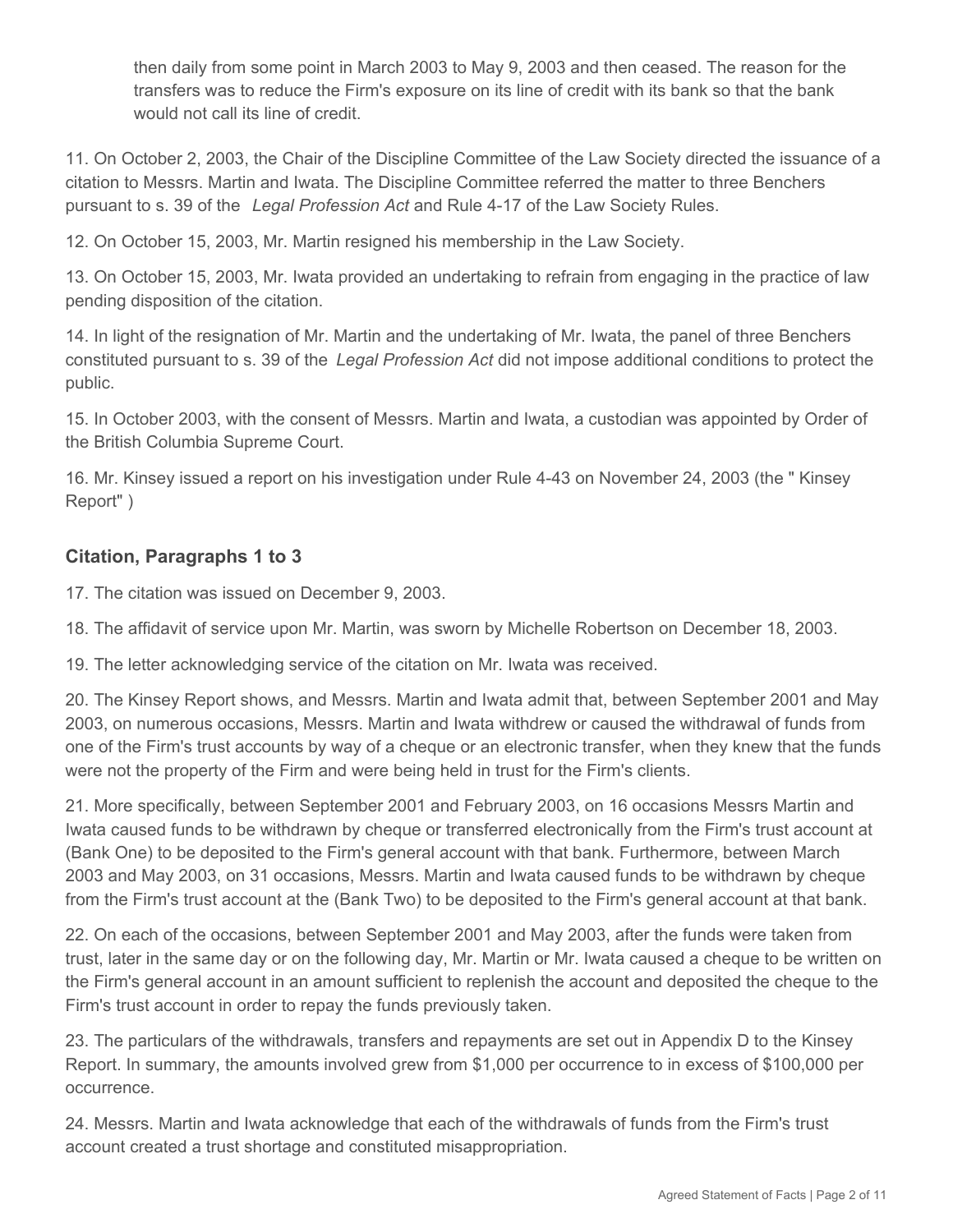25. The 16 withdrawals and transfers from the trust account at the (Bank One), referred to in paragraph 21 above, were made to ensure that sufficient funds were on deposit in the Firm's general account to cover certain cheques. The Firm had no overdraft facility with the (Bank One).

26. At the (Bank Two), the Firm's general account operated as a line of credit. The allowable maximum indebtedness on the line of credit increased from time to time. Between March and May of 2003, the maximum allowable overdraft was \$265,000. During this time, the Firm's indebtedness on its line of credit was close to or exceeded this limit.

27. At all material times, it was the practice at the (Bank Two) that the account manager would check the indebtedness on the Firm's line of credit and a decision was to be made each day by 11:00 a.m. as to whether the overdraft was within acceptable limits. If the overdraft was not within acceptable limits, then:

- a) no further cheques would be permitted to be covered by the overdraft, and/or;
- b) the (Bank Two) would require immediate repayment of the line of credit.

The practice of the (Bank Two) was known to Messrs. Martin and Iwata, so they instituted a procedure described as follows at paragraphs 28 to 34.

28. Early each day, the Firm staff accountant determined whether an amount was required in order to bring the overdraft within acceptable limits in time for the 11:00 a.m. decision. A cheque was then prepared by his staff, drawn on the trust account and made payable to the general account in the necessary amount. The cheque, in part, reflected trust withdrawals permitted by Rule 3-56, for example, for payment of fees. The balance of the cheque represented a withdrawal which was not permitted by Rule 3-56, and was an unauthorized withdrawal of client funds. Funds were withdrawn from trust by way of a cheque signed either by Mr. Martin or Mr. Iwata. Each acted with full knowledge of, and in agreement with, the other's actions.

29. The cheque was then presented at the (branch address) branch of the (Bank Two) for deposit to the Firm's general account. The Firm's accounts were actually held at the branch of the (Bank Two) located at (branch address), Port Coquitlam.

30. On the deposit slip accompanying the cheque and in the Firm's accounting system, the unauthorized portion of the withdrawals was recorded in " Account 91000 - Missing Deposit Info."

31. The amount recorded to Account 91000 was the amount of the shortage in the trust account, and the amount of the funds misappropriated from clients.

32. Upon deposit to the general account, the portion of the cheque representing the unauthorized withdrawal of client funds was credited to " Account 5828 Disbursements - Miscellaneous."

33. Later in the day or on the following day, a cheque was prepared on the general account, payable to the trust account in the amount required to repay the trust shortage, that is, the amount in Account 91000. This cheque was charged against Account 5828. When deposited to the trust account, the funds received were credited to Account 91000.

34. The process was repeated daily as necessary.

35. The clients' funds utilized in the unauthorized withdrawals from trust, while in the Firm's general account, were at all times at risk of being removed by the (Bank Two) in repayment of the Firm's debt on its line of credit.

36. No client of the Firm lost any money as a result of the unauthorized withdrawals from trust.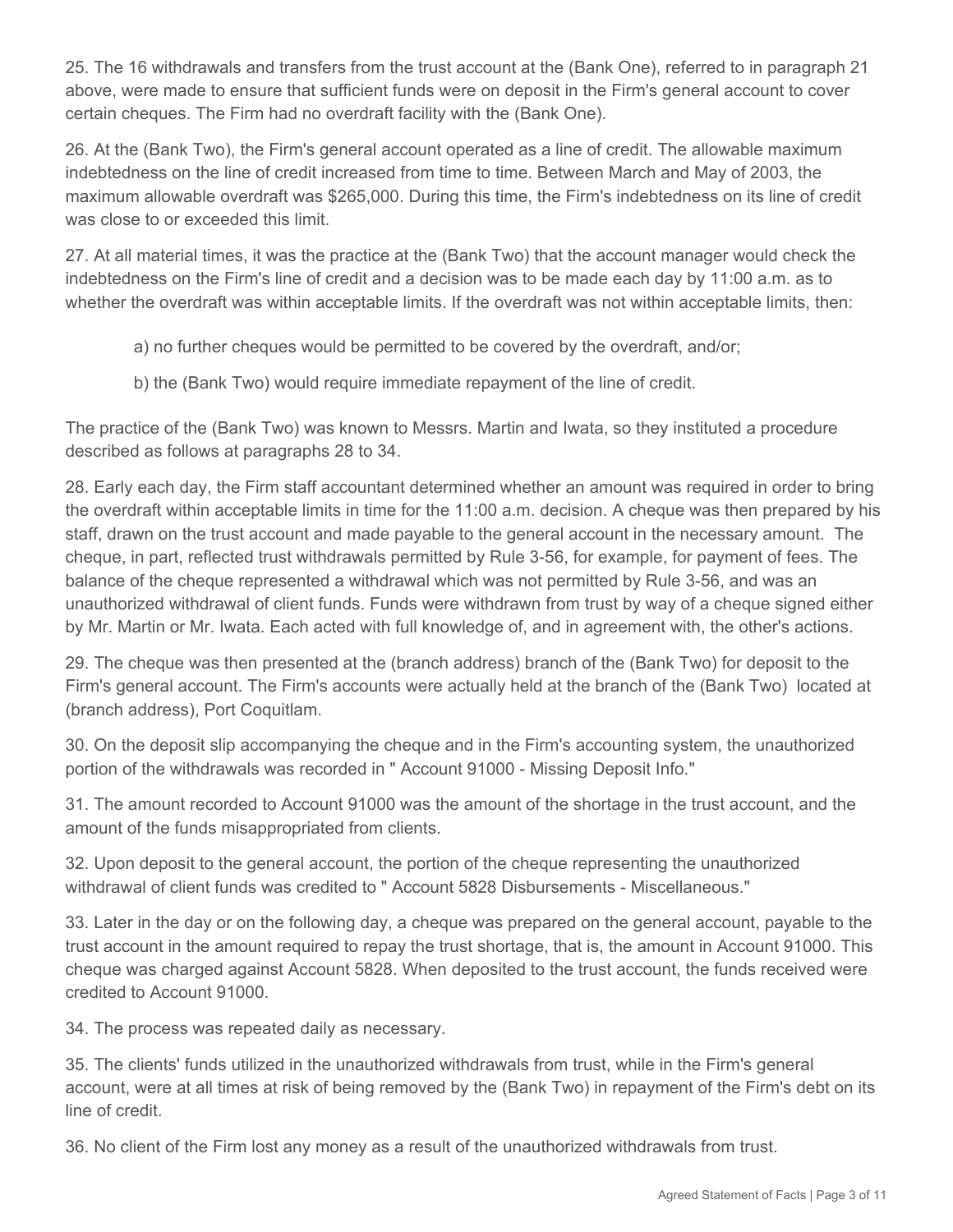37. The reason for the transfers of funds was to reduce the Firm's indebtedness on its line of credit, in order to induce the (Bank Two) to continue to extend or to refrain from making demand on the Firm's credit facilities.

38. The transfers were intended to, and did, induce the Firm's Bank to continue to extend credit to or refrain from making demand on the Firm's credit facilities.

39. During the period when Messrs. Martin and Iwata were making unauthorized transfers from the Firm's (Bank Two) trust account, the manager of customer service at the (branch address) branch of the (Bank Two) noticed the peculiar pattern to the Firm's deposits to the trust and general account and notified the manager at the (Bank Two) branch in Port Coquitlam. The account manager then contacted Mr. Martin who informed the account manager that the Firm's procedure amounted to taking a short term advance against fees and was a " grey area" under the Law Society Rules. Later, as the size of the individual transfers became larger, the manager of customer service at the (branch address) branch again contacted the account manager. The account manager then contacted the Firm and asked that the practice cease. After May 9, 2003, no further transfers from the trust account to the general account took place.

40. The (Bank Two) did not at any material time make demand upon the line of credit or decline to honour any of the Firm's cheques. The (Bank Two) expressed concern to Messrs. Martin and Iwata as to the need to reduce the indebtedness on the line of credit. Overall the account manager was of the view the line was adequately secured by other assets.

41. Mr. Iwata admits that his conduct in withdrawing funds from the Firm's trust account when he knew that the funds were not the property of the Firm and were being held in trust for the Firm's clients constituted misappropriation and that he thereby committed professional misconduct.

42. Mr. Iwata admits that his conduct as above described in paragraph 41 violated Rule 3-56 of the Law Society Rules.

43. Mr. Iwata admits that, in making the transfers as above described, in order to temporarily reduce the Firm's line of credit and to induce the Firm's bank to continue to extend credit or refrain from making demand on the Firm's line of credit, he committed professional misconduct.

#### **Citation, Paragraph 4**

44. Mr. Iwata admits that on 26 occasions he failed to immediately eliminate trust shortages contrary to Rule 3-66(1) of the Law Society Rules. Mr. Iwata admits that on 17 occasions he failed to immediately report trust shortages over \$2,500 contrary to Rule 3-66(2) of the Law Society Rules. Particulars of the relevant shortages are set out in Appendix A to this Agreed Statement of Facts.

## **Appendix A to the Agreed Statement of Facts**

1. On or about April 14, 1999, Martin & Associates (the " Firm" ) closed a conveyancing transaction for file number 7498 (client initials P.L.). The Firm's fees and disbursements in the amount of \$1,077.60 were posted and paid out from trust on April 14, 1999. Furthermore, the conveyance was structured such that the Firm would make a payment to (Title Search Company) in order for (Title Search Company) to pay the property transfer tax. The lawyer responsible for file number 7498 was originally Mr. Yetman. Subsequently, at the time of the transfer of title, and contrary to the terms of the real estate transaction, the Firm made only a partial payment to (Title Search Company) as the Firm held a running account with (Title Search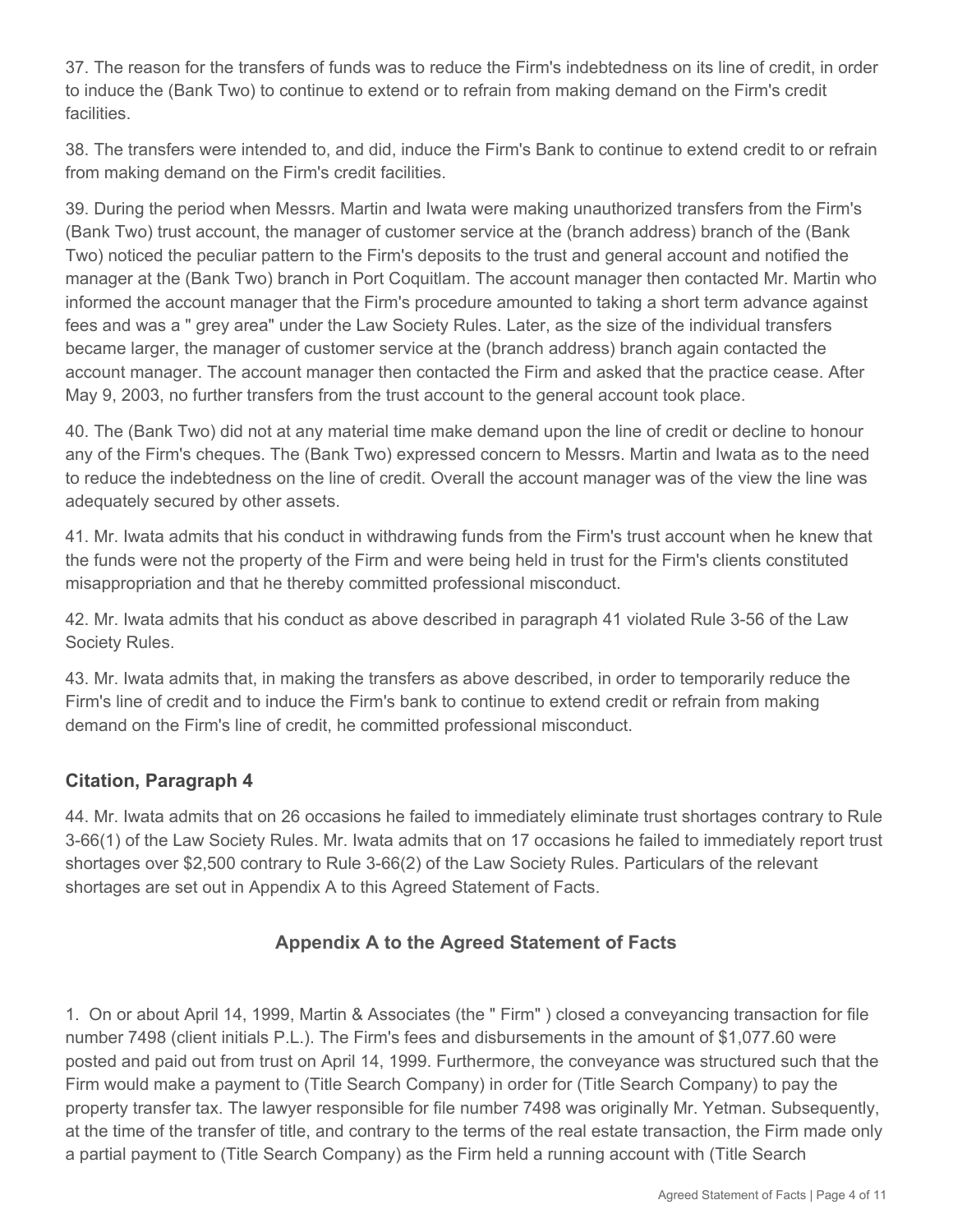Company). Therefore, \$1,797.60 remained in the Firm pooled trust account at the (Bank One) to the credit of file number 7498. Mr. Yetman does not know which person gave the following instructions in regards to this file: on June 9, 1999, the Firm posted its account for fees and disbursements in the amount of \$1,077.60 for a second time. Thereafter, \$720.00 remained in the trust account. On February 8, 2000, the remaining \$720 was taken by the Firm. On August 1, 2000, \$1,000 was paid from the trust account, to the credit of file 7498, to (Title Search Company) which created a deficiency in the trust account in the amount of \$1,000. This amount remained outstanding until January 21, 2002 at which time the Firm transferred funds into trust. The Firm did not report a trust shortage to the Law Society of British Columbia (the " Law Society" ) in regards to client 7498.

2. On or about September 8, 2000, the Firm completed a conveyancing transaction on file number 8638 (client initials R.C.). The responsible lawyer was Mr. Yetman. On the closing, \$147.89 remained in trust. These funds were then taken by the Firm in payment of an account and the trust account was balanced in regards to this file. On November 14, 2000, the Firm again transferred \$147.89 for its own use therefore creating a trust shortage in the amount of \$147.89. This amount remained outstanding until October 9, 2001 at which time the Firm transferred funds into trust. The Firm did not report a trust shortage to the Law Society in regards to client 8638.

3. Starting from at least month-end for January 2001, the Firm pooled trust account held at the (Bank One) for file number 1966 (client initials O.W.S.) was short by \$8,095.16. The shortage amount fell to \$5,595.16 in April 2001 and was reduced to \$560.97 in May 2001. In June 2001 the trust shortage increased to \$9,998.12 and this amount remained outstanding until June 19, 2002 at which time the Firm transferred funds into trust. The lawyer responsible for file number 1966 was Mr. Fang. The Firm did not report a trust shortage to the Law Society in regards to file number 1966.

4. Starting from at least month-end for January 2001, the Firm pooled trust account held at the (Bank One) for file number 2941 (client initials V.L.) was short by \$1,990. This amount remained outstanding until February 11, 2002 at which time the Firm transferred funds into trust. The lawyer responsible for file number 2941 was Mr. Martin. The Firm did not report a trust shortage to the Law Society in regards to file number 2941.

5. Starting from at least month-end for January 2001, the Firm pooled trust account held at the (Bank One) for file number 6308 (client initials B.I.) was short by \$2,312.50. This amount remained outstanding until March 5, 2002 at which time the Firm transferred funds into trust. The lawyer responsible for file number 6308 was Mr. Martin. At material times there were trust overages in other Firm files for the same client in the following amounts:

- (a) \$307 as of month-end for January 2001,
- (b) \$1,312 as of month-end for February 2001,
- (c) \$307 as of month-end for March 2001; and,
- (d) \$6.50 as of month-end for September 2001,

but these amounts did not offset the trust shortage. The Firm did not report a trust shortage to the Law Society in regards to client 6308.

6. Starting from at least month-end for January 2001, the Firm pooled trust account held at the (Bank One) for file number 6328 (client initials B.I.K.) was short by \$100. This amount remained outstanding until October 12, 2001 at which time the Firm transferred funds into trust. The lawyer responsible for file number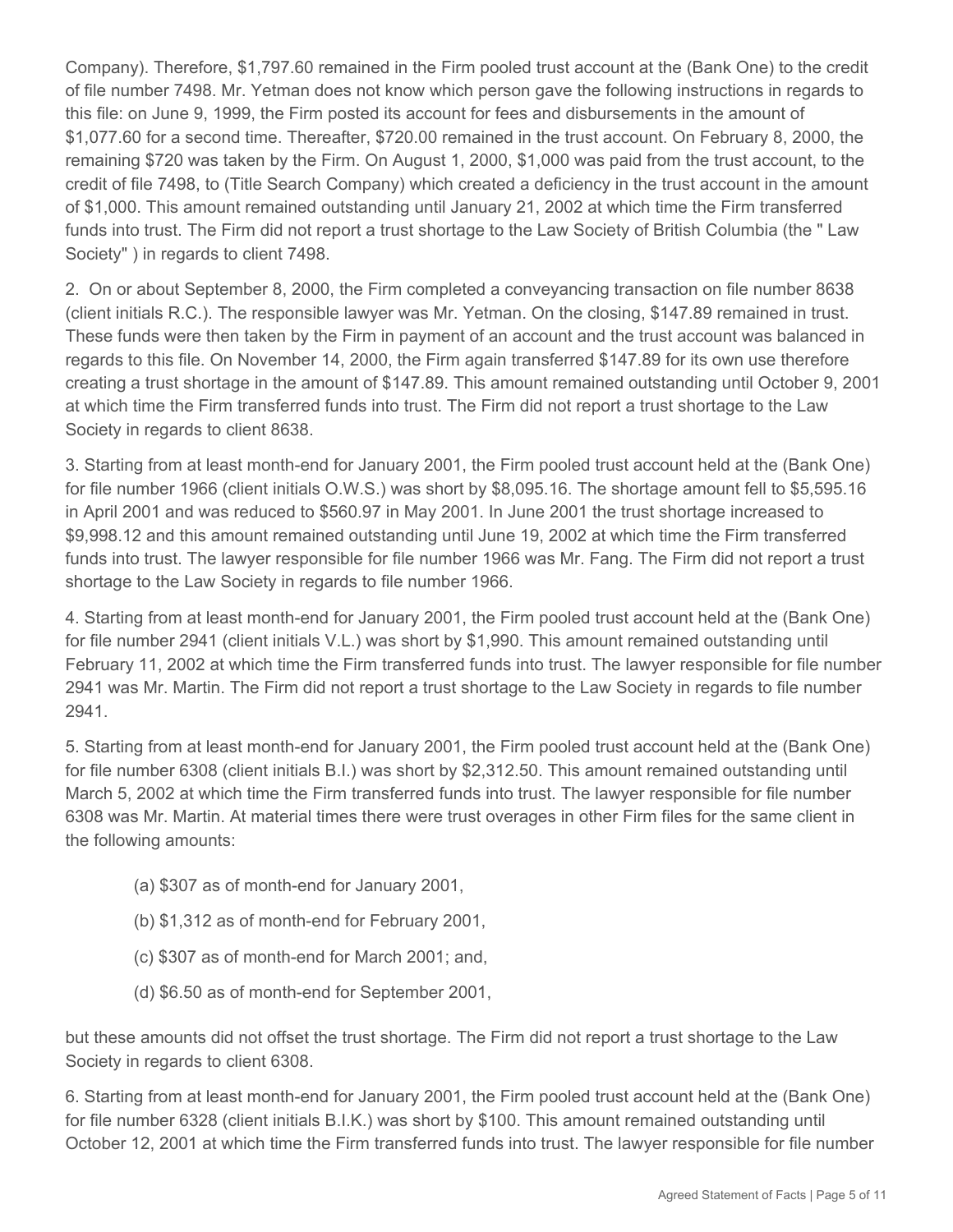6328 was Mr. Martin. The Firm did not report a trust shortage to the Law Society in regards to client 6328.

7. Starting from at least month-end for January 2001, the Firm pooled trust account held at the (Bank One) for file number 7649 (client initials O.W.U.S.) was short by \$1,500. This amount remained outstanding until January 24, 2002 at which time the Firm transferred funds into trust. The lawyer responsible for file number 7649 was Mr. Martin. The Firm did not report a trust shortage to the Law Society in regards to client 7649.

8. Starting from at least month-end for January 2001, the Firm pooled trust account held at the (Bank One) for file number 7858 (client initials D.K.C.) was short by \$2,000. This amount remained outstanding until February 6, 2002 at which time the Firm transferred funds into trust. The lawyer responsible for file number 7858 was Mr. Martin. The Firm did not report a trust shortage to the Law Society in regards to client 7858.

9. Starting from at least month-end for January 2001, the Firm pooled trust account held at the (Bank One) for file number 8112 (client initials R.F.) was short by \$1,138.58. This amount remained outstanding until January 17, 2002 at which time the Firm transferred funds into trust. The lawyer responsible for file number 8112 was Mr. Fang. The Firm did not report a trust shortage to the Law Society in regards to client 8112.

10. Starting from January 9, 2001, the Firm U.S. Dollar pooled trust account held at the (Bank One) for file number 9004 (client initials S.T.) was short by \$30 (U.S.). This amount remained outstanding until October 9, 2001 at which time the Firm transferred funds into trust. The lawyer responsible for file number 9004 was Mr. Fang. The Firm did not report a trust shortage to the Law Society in regards to client 9004.

11. Starting from at least month-end for January 2001, the Firm (SEDAR) pooled trust account held at the (Bank One) for file number 91192 (client initials A.V.I.) was short by \$1,065.15. This amount remained outstanding until November 20, 2001 at which time funds were transferred into trust. The lawyer responsible for file number 91192 was Mr. Martin. The Firm did not report a trust shortage to the Law Society in regards to client 91192.

12. By letter dated August 8, 2001, Mr. Iwata, for the Firm, reported that a trust exception occurred on March 7, 2001 in regards to file number 4644-384. The shortage had been discovered by the Firm on May 7, 2001. Mr. Iwata explained that a client cheque was returned as being Non-Sufficient Funds (" NSF" ). Mr. Iwata wrote that, " A deposit has been made to correct the deficiency" although he did not state the date on which the correction was made or the lawyer responsible.

13. As of October 22, 2001, the Firm pooled trust account held at the (Bank One) for file number 9880 (client initials R.S.) was short by \$5,000. This amount remained outstanding until November 21, 2001 at which time the Firm transferred funds into trust. The lawyer responsible for file number 9880 was Mr. Martin. The Firm did not report a trust shortage to the Law Society in regards to client 9880.

14. On October 31, 2001 the Firm filed its Accountant's Report - Form 47 (the " 2001 Form 47" ) for the fiscal year ending July 31, 2001. In a letter dated October 26, 2001 attached to the 2001 Form 47, the auditor, Mr. R.W., CA, of the accounting firm (Firm) listed at paragraph 5 various trust shortages not eliminated and not reported to the Law Society.

15. On November 30, 2001, Mr. George Robertson, Trust Accountant at the Law Society, wrote to the Firm concerning the 2001 Form 47. Mr. Robertson informed the Firm of the requirements of Law Society Rules 3-66(1) and (2) to " immediately" eliminate any trust shortage and " immediately" report any trust shortage over \$2,500.

16. As of January 4, 2002, the Firm pooled trust account held at the (Bank One) for file number 9095 (client initials I.D.) was short by \$6,500. By letter dated February 21, 2002, Mr. Iwata, for the Firm, reported this trust exception and explained that a client cheque was returned as NSF. Mr. Iwata wrote that, " a deposit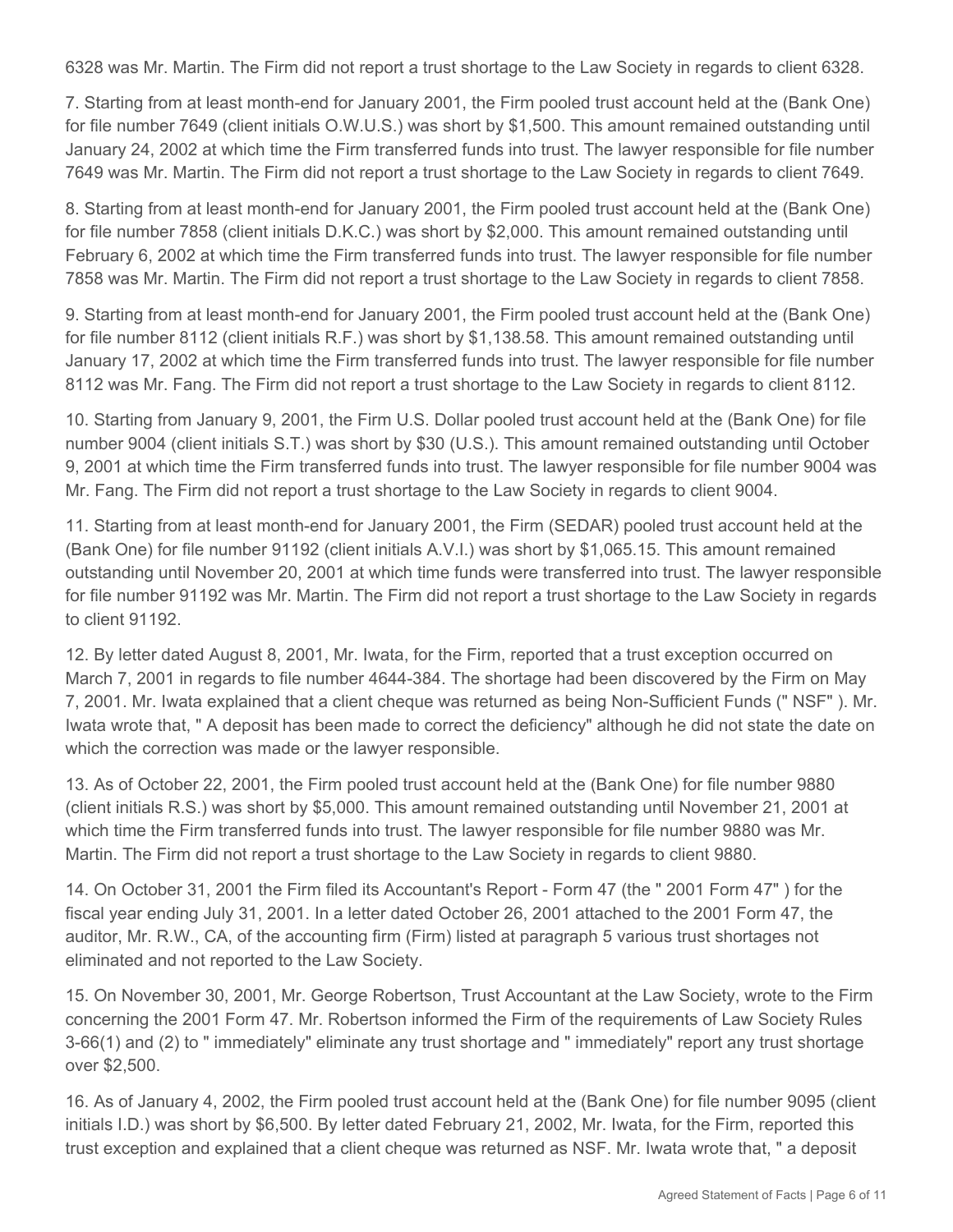has been made to correct the deficiency" although he did not state the date on which the trust shortage was discovered, when the correction was made, or the lawyer responsible. The firm accounting records show that the amount of \$6,500 remained outstanding until February 15, 2002 and the lawyer responsible for file number 9095 was Mr. Martin. 

17. On March 8, 2002, Mr. Iwata, for the Firm, reported that a trust exception occurred in relation to file number 9868 on October 30, 2001. Mr. Iwata explained that a cheque in the amount of \$5,000 deposited to the Firm's account at the (Bank One) came back as NSF. Mr. Iwata wrote that, " The bank was not overdrawn, only the client's position." Mr. Iwata's report that the bank was " not overdrawn" was false. When funds were drawn from trust against a cheque which was later returned as NSF, the Firm created a trust shortage. Mr. Iwata also wrote that, " A deposit has been made to correct the deficiency" although he did not state the date on which the notice of the NSF cheque was received by the Firm, when the correction was made, or the lawyer responsible.

18. On March 11, 2002, Mr. Iwata, for the Firm, reported that a trust exception occurred in relation to file number 8872 on September 11, 2000. Mr. Iwata explained that a cheque in the amount of \$3,000 deposited to the Firm's account at the (Bank One) came back as NSF. Mr. Iwata erroneously reported that, " The bank was not overdrawn, only the client's position." Mr. Iwata also wrote that, " A deposit has been made to correct the deficiency" although he did not state the date on which the notice of the NSF cheque was received by the Firm, when the correction was made, or the lawyer responsible. The accounting records of the Firm show that the Firm pooled trust account held at the (Bank One) for file number 8872 (client initials T.M.Y.) was short from at least month-end for January 31, 2001 until the Firm transferred funds in the amount of \$3,000 into trust by way of two instalments each for \$1,500 on March 8, 2002 and March 12, 2002. The lawyer responsible for file number 8872 was Mr. Iwata.

19. On March 12, 2002, Mr. Iwata, for the Firm, reported that a trust exception occurred in relation to file number 7552 on January 3, 2002. Mr. Iwata explained that a cheque in the amount of \$6,500 deposited to the Firm's account at the (Bank One) came back as NSF. Mr. Iwata again wrote that, " The bank was not overdrawn, only the client's position." Mr. Iwata also wrote that, " A deposit has been made to correct the deficiency" although he did not state the date on which the notice of the NSF cheque was received by the Firm, when the correction was made, or the lawyer responsible. The Firm accounting records for file number 7552 (client initials F.J.) show that from at least month-end for January 2001, the Firm pooled trust account held at the (Bank One) for was short by \$217.50. In September 2001 the trust shortage increased to \$2,917.50. It appears that the Firm attempted to correct the overdraft in October 2001 but did so incorrectly. The trust shortage increased in October 2001 to \$6,667.50. As of November 9, 2001, the trust shortage stood at \$6,232.50. As reported by Mr. Iwata, a client cheque in the amount of \$6,500 was received on January 3, 2002. On January 4, 2002 the Firm had noticed that the cheque was not honoured and reversed the cheque from the trust accounting records. Therefore, the amount of \$6,232.50 continued to be outstanding until March 12, 2002 at which time the Firm transferred funds into trust. The lawyer responsible for file number 7552 was Mr. Martin.

20. In response to Mr. Iwata's letters to the Law Society of March 8, 2002 and March 11, 2002, on March 26, 2002, Roma Carroll, Trust Accountant at the Law Society, wrote to Mr. Iwata and again informed the Firm of the need to " immediately" report any trust exceptions over \$2,500 pursuant to Law Society Rule 3-66(2).

21. On March 28, 2002, Mr. Iwata, for the Firm, reported that trust exceptions occurred in relation to file number 1301 on January 3, 2002 and January 9, 2002. Mr. Iwata explained that two client cheques, each in the amount of \$5,000 deposited to the Firm's account at the (Bank One) came back as NSF. Again Mr. Iwata wrote that, " The bank was not overdrawn, only the client's position." Mr. Iwata also wrote that, " A deposit in the amount of \$10,000 from the client has been made to correct the deficiency" although he did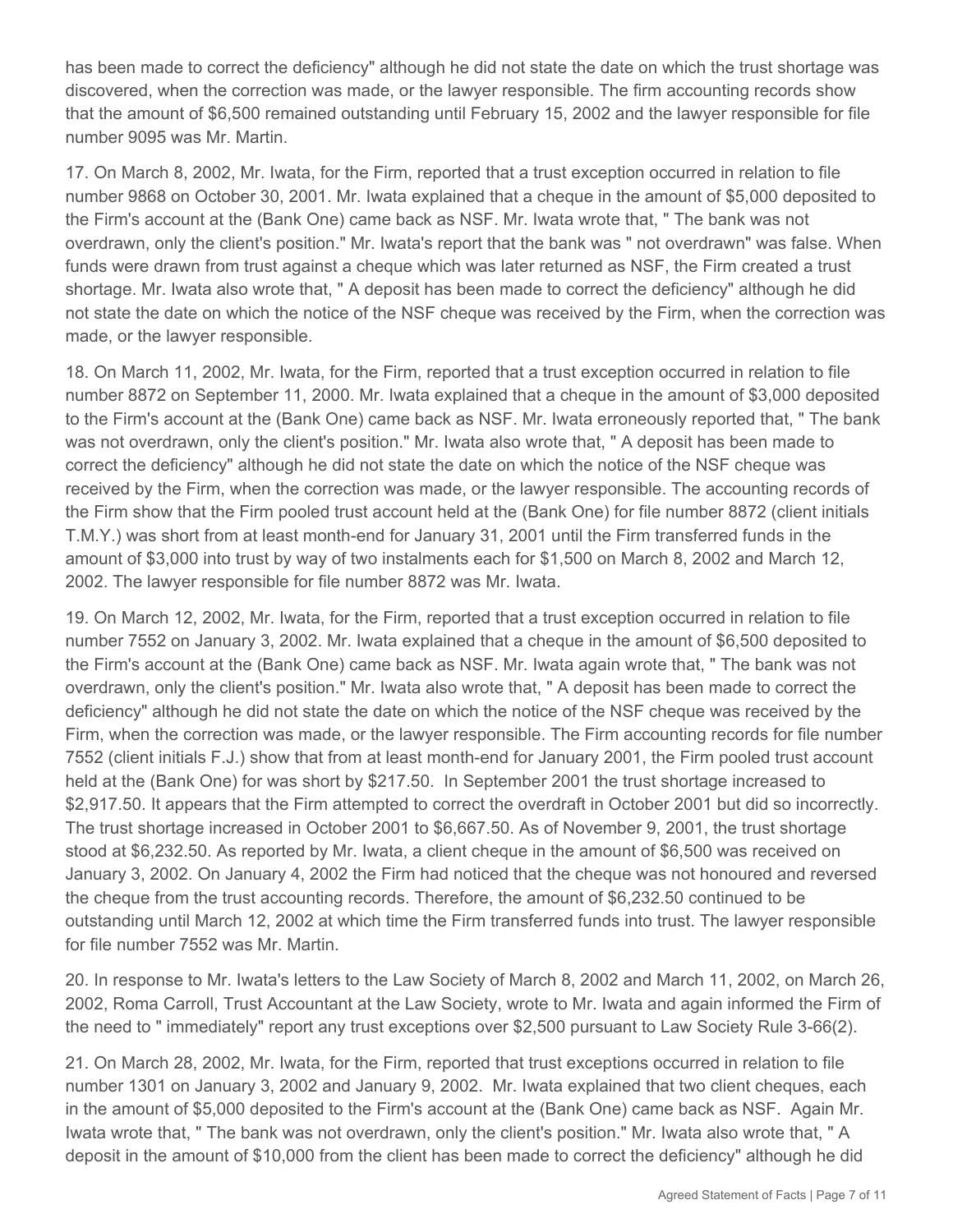not state the date when the shortage was discovered, when the correction was made, or the lawyer responsible. The Firm's accounting records show that the Firm pooled trust account held at the (Bank One) for file number 1301 (client initials T.K.) was short by \$10,000 from January 9, 2002, the date on which the Firm reversed the two NSF cheques from the Firm's trust accounting records. This amount remained outstanding until March 28, 2002 at which time funds were transferred into trust from a company, the initials of which are R.R. The lawyer responsible for file number 1301 was Mr. Martin. 

22. On May 31, 2002, Mr. Iwata, for the Firm, reported that a trust shortage occurred on April 30, 2002. Mr. Iwata stated that a cheque deposited to the (Bank One) for client 9738 in the amount of \$5,000 came back as NSF. Mr. Iwata wrote, " The bank was not overdrawn, only the client's position. A deposit from the company's general account has been made to correct the deficiency." The Firm failed to report when the trust shortage was discovered, when it was eliminated and the lawyer responsible.

23. By letter dated September 4, 2002, Mr. Iwata, for the Firm, reported that an exception occurred on August 30, 2002 in regards to file number 10836. Mr. Iwata explained that a cheque in the amount of \$214,543 was deposited directly into the Firm's (Bank Two) trust account and a draft in the amount of \$102,045.86 was deposited into the Firm's (Bank One) trust account. In error, the Firm's bookkeeper transferred the funds from the (Bank Two) account to the (Bank One) but wrote all the disbursement cheques from the (Bank Two) account. Mr. Iwata wrote that, " a deposit has been made to correct the deficiency" although he did not state the date on which the correction was made or the lawyer responsible. Mr. Iwata ended his letter with the sentence, " The bank was not overdrawn, only the client's position." Mr. Iwata's claim that the bank was " not overdrawn" was erroneous. The error of the Firm constituted a trust shortage.

24. As of September 30, 2002, the Firm U.S. Dollar pooled trust account held at the (Bank Two) for file number 8673 (client initials M.I.) was short by \$7,500. This amount remained outstanding until November 20, 2002 at which time the Firm transferred funds into trust. The lawyer responsible for file number 8673 was Mr. Martin. The Firm did not report a trust shortage to the Law Society in regards to client 8673.

25. By letter dated October 16, 2002, Mr. Iwata, for the Firm, reported that a trust shortage occurred on October 1, 2002 in regards to file number 10898. Mr. Iwata explained that cheque in the amount of \$158,662.59 was deposited directly into the Firm's (Trust Company) account. Also, a cheque in the amount of \$984,000along with a transfer from another file in the amount of \$156,696.15 was deposited into the Firm's (Bank One) trust account. Again, Mr. Iwata wrote that the shortage had occurred due to an error by the Firm's bookkeeper as the bookkeeper wrote all the disbursement cheques from the Firm's trust account at the (Bank One). Mr. Iwata wrote that, " a deposit has been made to correct the deficiency" although he did not state the date on which the correction was made or the lawyer responsible. Mr. Iwata ended his letter with the sentence, " The bank was not overdrawn, only the client's position." Claiming that the bank was " not overdrawn" was erroneous. The error of the Firm constituted a trust shortage.

26. On October 30, 2002, R.W. prepared for the Firm an Accountant's Report - Form 47 for the fiscal year ending July 31, 2002 and enclosed a letter dated October 28, 2002 detailing 12 different types of trust exceptions (the " 2002 Form 47" ). In regards to trust shortages Mr. W. wrote:

(a) At paragraph 4, " Overdraft balances on individual clients' trust ledgers are not being promptly corrected." Mr. W. then listed various trust shortages over \$2,500 during the 2002 fiscal year which were not reported to the Law Society and were not immediately corrected.

(b) At paragraph 7, " Six separate letters to the Law Society reporting client trust shortages greater than \$2,500 incorrectly stated that " the bank was not overdrawn, only the client's position" . Pooled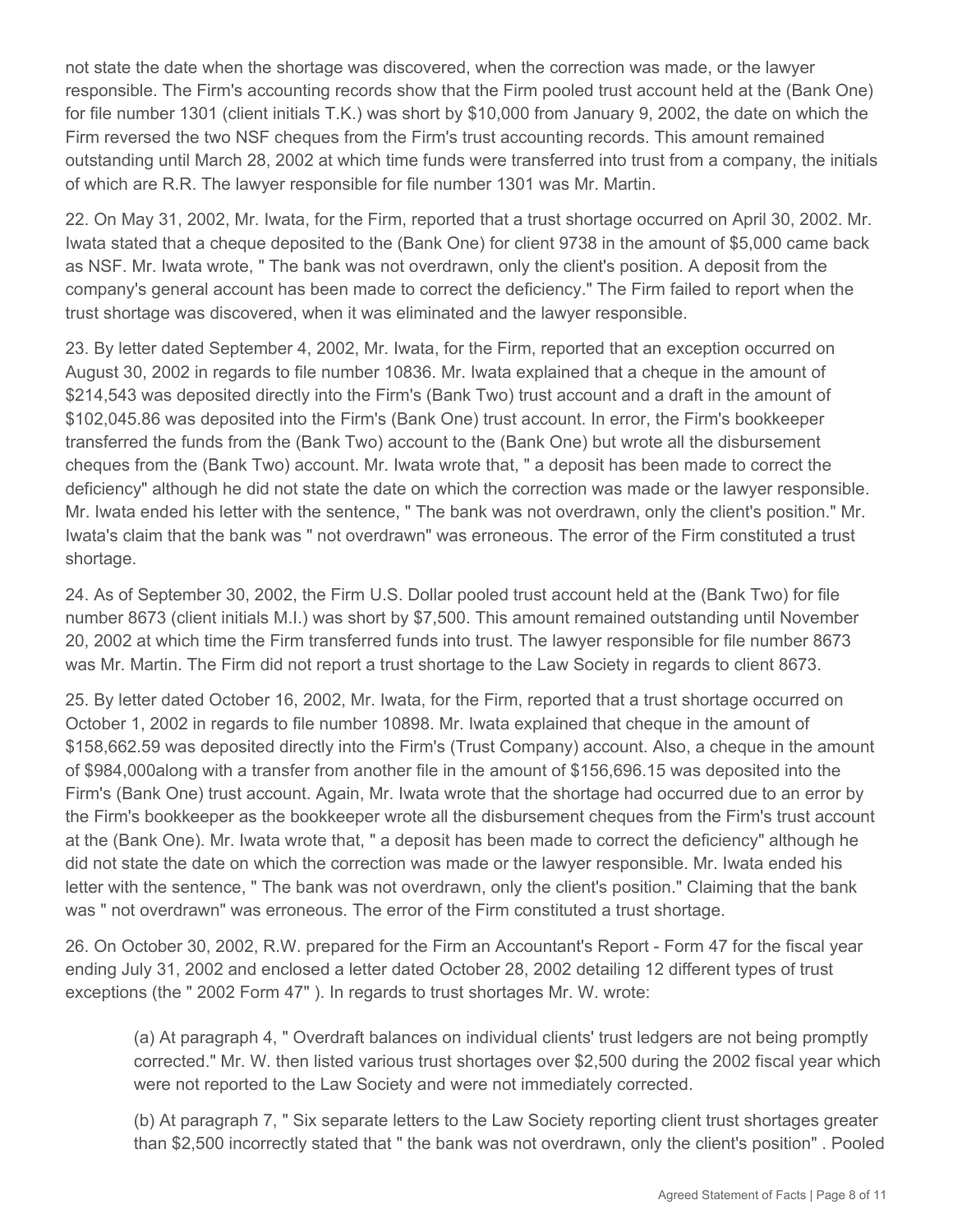trust accounts were overdrawn on September 28-29 by \$42,506.14; September 30 by \$2,499.07; October 30 by \$1,105.11; May 2 by \$13,082.11; May 9 by \$67,598.59; May 21 by \$1,568.02; May 27-28 by \$3,428.61.

27. Also on October 30, 2002, the Firm provided the 2002 Form 47 to the Law Society along with a cover letter from Mr. Iwata. Mr. Iwata did not address any of the trust exceptions noted by the auditor rather Mr. Iwata explained that, *inter alia*, the Firm had hired Mr. A.W., C.M.A., M.B.A., in September 2002 to oversee financial transactions.

28. On November 14, 2002, Mr. Iwata, for the Firm, sent three letters to the Law Society concerning three different trust exceptions. The following is the complete text of one of the letters:

> An exception occurred on October 1, 2002. A cheque, which was deposited to the (Bank One) Trust account for client 9738 in the amount of \$10,000.00 came back as Non-Sufficient Fund. The bank was not overdrawn, only the client's position. A deposit has been made to accept the deficiency.

Mr. Iwata failed to state the when the trust shortage was discovered and when it was eliminated. Again, Mr. Iwata wrote the erroneous statement that, " The bank was not overdrawn, only the client's position."

29. On November 21, 2002, Mr. Iwata, for the Firm, reported that a trust shortage occurred on September 30, 2002. Mr. Iwata stated that a cheque deposited to an (Bank Two) account for client 8673 in the amount of \$7,500 came back as NSF. Mr. Iwata wrote, " The bank was not overdrawn, only the client's position. A deposit was made to correct the deficiency." The Firm failed to report when the trust shortage was discovered and when it was eliminated. 

30. On December 20, 2002, as a result of the exceptions disclosed in the 2002 Form 47, Mr. George Robertson of the Law Society made a written enquiry of Messrs. Iwata and Martin in regards to various trust accounting issues.

31. On December 31, 2002, Mr. Iwata, on behalf of the Firm, sent three letters to the Law Society regarding three trust exceptions, two of which were reported to have occurred on October 30, 2002. In each of the three letters Mr. Iwata failed to report when the trust shortages were eliminated and erroneously reported that, " The bank was not overdrawn, only the client's position."

32. By letter dated January 23, 2003, Mr. W. responded for the Firm to the concerns raised by Mr. Robertson in Mr. Robertson's letter of December 20, 2002.

33. By letter dated January 29, 2003, Mr. Iwata, for the Firm, reported that a trust shortage occurred on November 21, 2002. Mr. Iwata explained that a cheque was deposited to the (Bank Two) for client 9738 in the amount of \$10,000 which came back as NSF. Mr. Iwata wrote that, " A deposit from our firm's general account has been made to correct the deficiency" although Mr. Iwata failed to report when the trust shortage was detected and when it was eliminated. Rather, Mr. Iwata wrote the following:

> As indicated in our response of January 23, 2003 to Mr. George Robertson concerning our form 47, our bookkeeper was of the misunderstanding that exceptions of this nature were to be reported when corrected. As we are now aware that exceptions of this nature are to be reported and corrected immediately, we confirm that any future exceptions of this nature will be reported & corrected immediately upon discovery.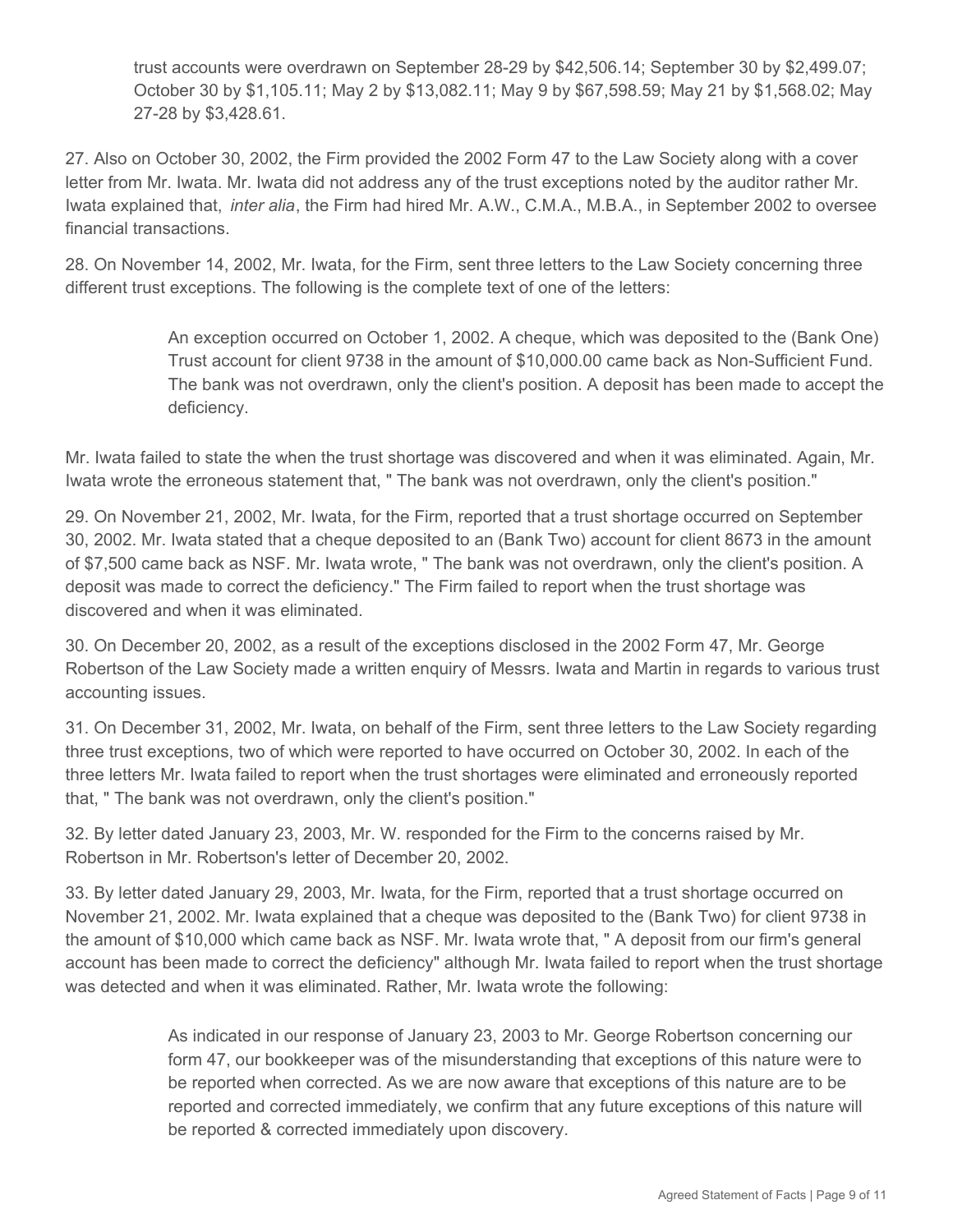34. By letter dated April 30, 2003, Mr. Iwata reported, for the Firm, that on January 3, 2003, the (Bank Two) incorrectly posted a cheque in the amount of \$12,725.94 on deposit for client 11217 to the Firm's general account. Mr. Iwata wrote:

> We had correctly posted the deposit to our client's trust account. It was not until we completed our bank reconciliation that this error was brought to our attention.

We have corrected the error on both bank accounts.

In this letter of April 30, 2003, Mr. Iwata did not specify when the trust shortage was discovered, when it was eliminated, or the lawyer responsible.

35. By letter dated May 15, 2003, Roma Carroll of the Law Society wrote to Mr. Iwata concerning his letter of April 30, 2003 and requested that copies of both the trust and the general bank statements be provided to the Law Society for the entire period of the particular trust shortage reported on April 30, 2003.

36. On May 21, 2003, Mr. Iwata, for the Firm, reported a trust shortage that occurred on March 24, 2003 for client 11591. Mr. Iwata explained that a cheque in the amount of \$3,000 came back as NSF and reported that, " a deposit has been made to correct the deficiency." Mr. Iwata failed to report when the trust shortage was discovered and when it was eliminated.

37. On June 2, 2003, Mr. Iwata, on behalf of the Firm, wrote to the Law Society and provided the banking documents requested in Ms. Carroll's letter of May 15, 2003 concerning the trust shortage of \$12,725.94 which had occurred on January 3, 2003 but was reported on April 30, 2003. Mr. Iwata wrote that the error was discovered " in our month end reconciliation" although he failed to specify when the January 2003 month-end reconciliation was completed. Mr. Iwata provided copies of the Firm banking records which show that the trust shortage of January 3, 2003 was not corrected by the Firm until April 2003 when the Firm returned the funds to trust by way of four instalments paid on the following dates in the following amounts:

- (a) April 14, 2003 \$3,000
- (b) April 22, 2003 \$3,000
- (c) April 25, 2003 \$3,300
- (d) April 29, 2003 \$3,425.94

Therefore, the Firm waited until it had repaid the trust shortage, by way of instalments, before reporting the shortage to the Law Society on April 30, 2003, contrary to the Law Society Rules and Mr. Iwata's representation in his letter of January 29, 2003 that, " we confirm that any future exceptions of this nature will be reported & corrected immediately upon discovery."

38. On June 4, 2003, Mr. Iwata met with Roma Carroll to explain, *inter alia*, the numerous overdrafts to the Firm's trust accounts. At this meeting, Mr. Iwata confirmed the information contained in his letter to the Law Society of June 2, 2003 that the amount of \$12,725.94 deposited into the Firm's general account rather than the Firm's trust account in January 2003 was not corrected or reported until April 2003.

39. On June 17, 2003, Mr. Caldwell, Staff Lawyer at the Law Society, wrote to Mr. Iwata and informed him that the Law Society Professional Conduct Department had opened a file and began an investigation into the series of trust shortages at the Firm. Mr. Caldwell also posed numerous questions to Mr. Iwata in this letter of June 17, 2003.